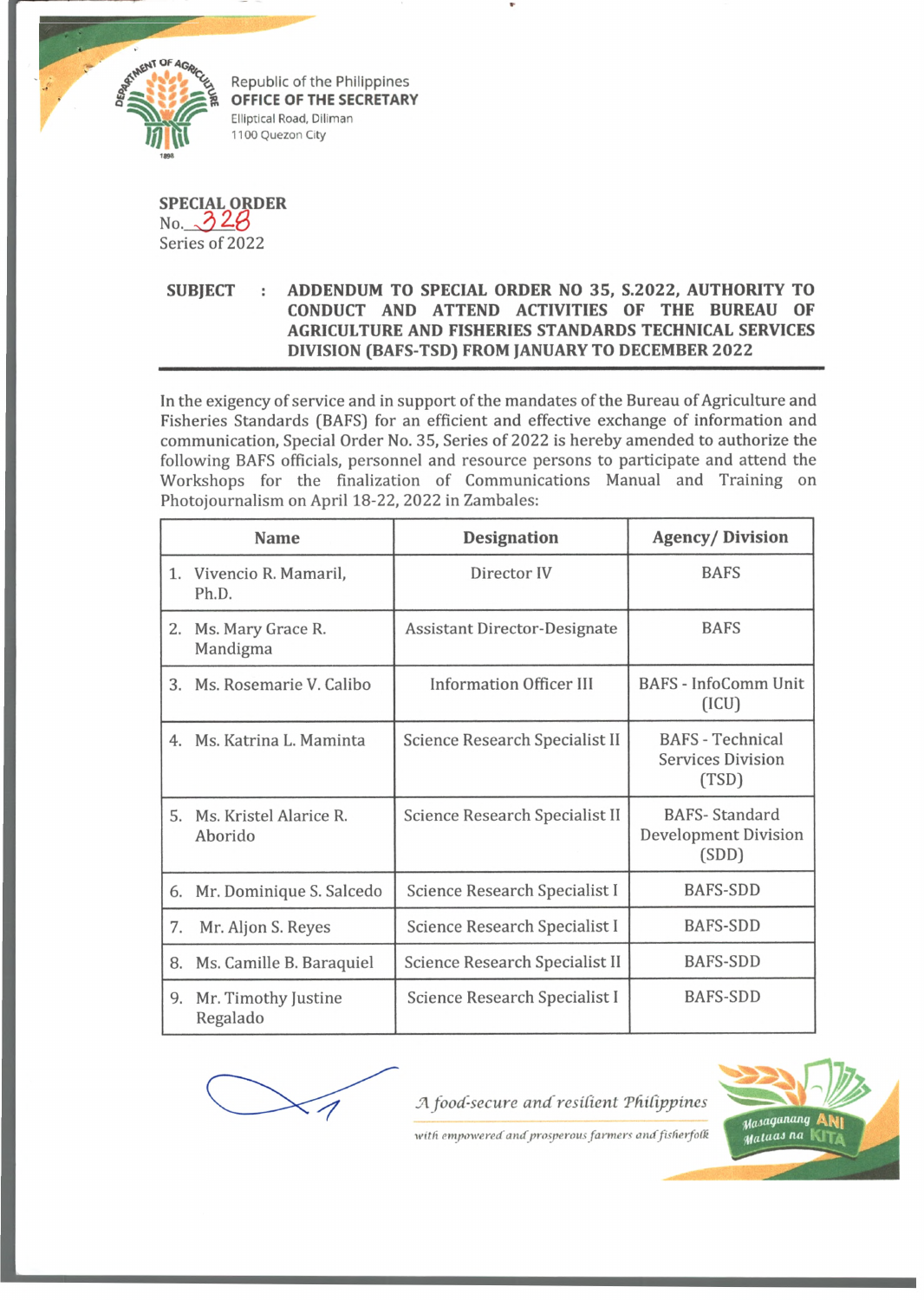| 10. Mr. Joshua Abel                    | Science Research Specialist I         | <b>BAFS-SDD</b>                                             |
|----------------------------------------|---------------------------------------|-------------------------------------------------------------|
| 11. Ms. Mikaella Marie David           | Science Research Specialist I         | <b>BAFS-SDD</b>                                             |
| 12. Ms. Brooklyn S. Flores             | Science Research Specialist I         | <b>BAFS-TSD</b>                                             |
| 13. Mr. Chester G. Benavidez           | Science Research Specialist I         | <b>BAFS-TSD</b>                                             |
| 14. Ms. Aubrey Katreena<br>Ramos       | Science Research Specialist I         | <b>BAFS-TSD</b>                                             |
| 15. Ms. Zaireen B. Cleofe              | Science Research Specialist I         | <b>BAFS-Laboratory</b><br><b>Services Division</b><br>(LSD) |
| 16. Ms. Melissa D. Astillero           | Senior Science Research<br>Specialist | <b>BAFS-LSD</b>                                             |
| 17. Ms. Kriszia Ann U. Decena          | Science Research Specialist I         | <b>BAFS-LSD</b>                                             |
| 18. Mr. Jeffrey S. Garrido             | <b>Research Specialist II</b>         | <b>BAFS-Organic</b><br><b>Agriculture Division</b><br>(OAD) |
| 19. Mr. Jay El E. Bautista             | Project Assistant IV                  | <b>BAFS-OAD</b>                                             |
| 20. Mr. Marc Owell A. Ama              | Science Research Specialist I         | <b>BAFS-OAD</b>                                             |
| 21. Mr. Allister F. Budlao             | Senior Administrative<br>Assistant I  | <b>BAFS - ICU</b>                                           |
| 22. Mr. France Earvynne R.<br>Enriquez | <b>Administrative Assistant V</b>     | <b>BAFS-ICU</b>                                             |
| 23. Mr. Mark Paulo Padullon            | Admin Assistant V                     | <b>BAFS-Administrative</b><br><b>Services Section (ASS)</b> |
| 24. Ms. Rovi Ann A. Tamayo             | <b>Administrative Assistant VI</b>    | <b>BAFS-ASS</b>                                             |
| 25. John Joshua D. Saquing             | <b>Administrative Assistant V</b>     | <b>BAFS-ASS</b>                                             |
| 26. Mr. Jonathan P. Martinez           | <b>Administrative Assistant VI</b>    | <b>BAFS-ASS</b>                                             |
| 27. Mr. Mark Brian E. Umali            | Personnel Specialist I                | <b>BAFS-ASS</b>                                             |
| 28. Mr. Samuel Z. Gelilio              | <b>Administrative Assistant II</b>    | <b>BAFS-ASS</b>                                             |
| 29. Mr. Larry S. Yumang                | <b>Administrative Assistant II</b>    | <b>BAFS-ASS</b>                                             |
| 30. Mr. Jasper Emmanuel<br>Arcalas     | <b>Resource Person</b>                | <b>Business Mirror</b>                                      |



 $\frac{1}{\sqrt{2}}$  .

A food-secure and resilient Philippines



with empowered and prosperous farmers and fisherfolk